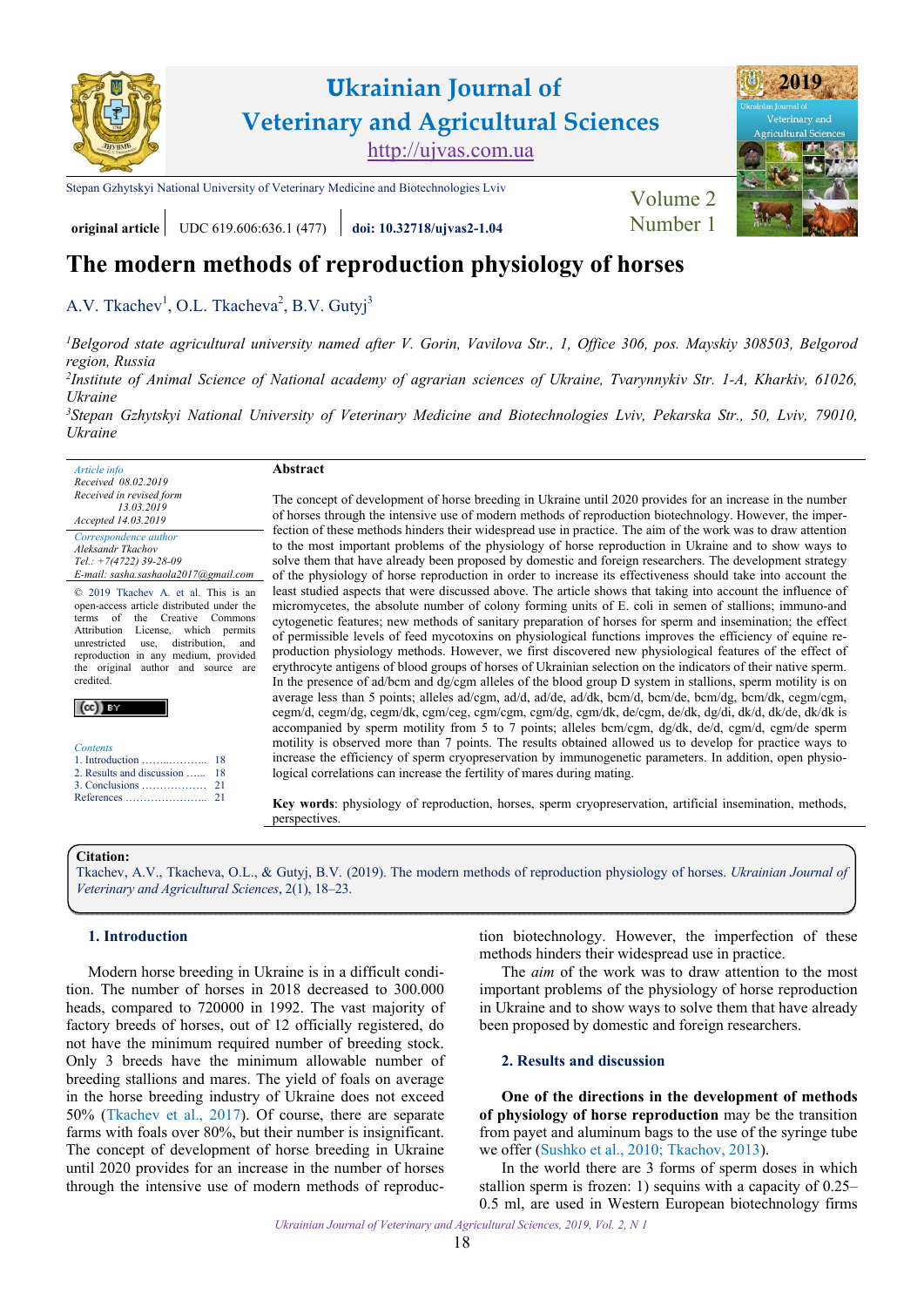IMV (France) and Minitub (Germany); 2) aluminum bags with a volume of 10–20 ml, which are used in the technology of the All-Russian Research Institute of Horse Breeding ([Naumenkova & Vasilyeva, 2006](#page-4-0); [Naumenkova & Vasi](#page-4-0)[lyeva, 2007;](#page-4-0) [Atroshchenko & Bragin, 2011](#page-4-0); [Naumenkova et](#page-4-0) [al., 2012;](#page-4-0) [Atroshchenko & Kanashchenkov, 2014;](#page-4-0) [Atroshchenko et al., 2016;](#page-4-0) [Naumenkova et al., 2016;](#page-4-0) [Atroshchenko et al., 2017](#page-4-0)); 3) open sperm granules of 0.25 ml, which are no longer used in practice, but sometimes the semen of stallions is frozen in the form of open granules during scientific research ([Sushko et al., 2010](#page-4-0); [Pojprasath et](#page-4-0) [al., 2011](#page-4-0); [Sushko & Tkachov, 2015\)](#page-4-0).

The most common form of sperm in the world are 0.5 ml sequins. Such a volume makes it possible to obtain high cooling and freezing rates of sperm, which increases their physiological characteristics after deconservation. A major practical drawback of payet is the inconvenience of their use during the artificial insemination of mares. It is necessary before artificial insemination of each mare: 1) to defrost 8– 10 payet and either to seed 8–10 times in a row, which is very inconvenient; 2) either drain 8–10 payet into one container, put into a syringe, connect it to the instrument and introduce sperm into the mare's uterus, which contributes to the contamination of sperm with microorganisms. Another important practical drawback of payet is the need to purchase special, expensive equipment for freezing them, which is intended only for stationary work.

The second most common form of stallion sperm doses is aluminum bags. A large volume of this form of sperm dose has both advantages and disadvantages. The advantage of a large sperm dose is the expectation of an increased likelihood of successful fertilization. An important practical advantage is that freezing of aluminum bags does not require special expensive equipment and they are convenient for expeditionary work. The disadvantage is the inability to ensure a uniform decrease in temperature throughout the sperm dose. As a result, the physiological characteristics of sperm in different places of the sperm dose may vary.

Our studies ([Sushko et al., 2010;](#page-4-0) [Tkachov, 2013](#page-5-0); [Sushko](#page-4-0) [& Tkachov, 2015\)](#page-4-0) proved that the use of sperm doses in the form of syringes with a volume of 4–5 ml allows us to correct the shortcomings of sequins and aluminum bags, to obtain physiological characteristics of semen stallions after deconservation on a par with payets. Syringe tubes do not require special expensive equipment for freezing, do not require sterilization costs, because already sterile syringes can be purchased at any pharmacy.

**The next important direction in the development of physiology of horse reproduction** in Ukraine may be the correct timing of artificial insemination and an unambiguous interpretation of fertilization. Let's start with the need for an unambiguous interpretation of the effectiveness of mating or artificial insemination ([Naumenkova & Vasilyeva, 2006;](#page-4-0) [Naumenkova & Vasilyeva, 2007](#page-4-0); [Atroshchenko & Bragin,](#page-4-0) [2011;](#page-4-0) [Naumenkova et al., 2012](#page-4-0); [Atroshchenko & Kanash](#page-4-0)[chenkov, 2014;](#page-4-0) [Atroshchenko et al., 2016;](#page-4-0) [Naumenkova et](#page-4-0) [al., 2016](#page-4-0); [Tkachov et al., 2016;](#page-5-0) [Atroshchenko et al., 2017](#page-4-0)). In practice, the following phrases are used: 1) "yield foals" in percent; 2) "prosperous foal" in percent; 3) "foaming" or "mares that have gotten horse". An analysis of the patterns of the mating-foal showed that domestic stud farms have 80–100% of "safe foraging", because it is calculated as the percentage of foals born from mares that got horse-drawn. This is a deliberate distortion of the effectiveness of breed-

ing and breeding work, because the diagnosis of pregnancy in practice is practically not conducted. The stud farms knowingly do not calculate the "foals yield" – foals that were born from the number of all the mares that were seeded naturally or artificially. If you calculate exactly the "yield of foals", then it will be at best 50–60%.

For an unambiguous interpretation of the effectiveness of artificial insemination, we propose the use of such an expression as "true fertility" and "general fertilization" ([Su](#page-4-0)[shko & Tkachov, 2015](#page-4-0); [Tkachov et al., 2016](#page-5-0)). By "true fertility" we should understand the percentage of foals born from those mares in which a full reproductive cycle with ovulation was observed and inseminated. Only in this way can one objectively characterize the fertilizing ability of semen stallions. If the horse was planned to be inseminated but not inseminated due to the fact that she did not have ovulation, then they should not be taken into account when establishing "true fertility". For example, it was planned to inseminate 10 mares, only 8 out of which had ovulation (they were inseminated) from which 5 foals were born. "True fertility" is  $5 \times 100/8 = 62.5\%$  – this is an objective characteristic of the fertilizing ability of semen stallions. "General fertility" in this case is  $5 \times 100/10 = 50\%$  – this characteristic rather characterizes the effectiveness of breeding and breeding work in stud farms and breeding breeders. We propose the simultaneous use of the expressions "true fertility" and "general fertility" in scientific papers and official statements of the mating-foal of the subjects of breeding. Some foreign researchers are already taking a similar path [\(Cleys et al., 2003; Morris, 2004](#page-4-0)).

**The next strategic direction in the development of physiology of horse reproduction is the development of methodological approaches to reduce bacterial** ([Tkachov](#page-5-0)  [et al., 2011;](#page-5-0) [Atroshchenko & Kanashchenkov, 2014;](#page-4-0) [Tkachev, 2014](#page-5-0); [Tkachov & Sheremeta, 2016\)](#page-5-0) **and micromycetic** [\(Tkachov et al., 2011](#page-5-0); [Tkachov & Sheremeta](#page-5-0), [2016](#page-5-0)) **semen contamination.** Most researchers believe that it is not even worth investigating the effect of bacterial contamination on the quality of semen stallions, because this issue has been studied for a long time and no longer has unexplored aspects. This is a misconception. Let me explain why. In conditions of prolonged use of antibacterial drugs, the microflora gets used to them and sanitary and hygienic measures become ineffective. For more than 40 years, the veterinary and sanitary instructions for sperm sanitation and the preparation of stallions have not been reviewed. This confirms that today it is time for such studies. We noticed that veterinary-sanitary measures were ineffective when we observed an increase in the total bacterial contamination of sperm at various biotechnological stages: obtaining sperm – cooling – after thawing [\(Tkachov et al., 2011;](#page-5-0) Tkachov & [Sheremeta, 2016](#page-5-0)). We have developed methods to reduce the contamination of prepuce (Ukrainian patent for the invention No. 109846) and sperm (Ukrainian patent for the invention No. 112473), which can reduce the number of bacteria by 56 times, and micromycetes by 40 times due to the use of Miramistin, Dekasan, Chlorhexedine bigluconate and Candida.

An unexplored issue remains the effect of the absolute number of colony forming units of *Escherichia coli* on the physiological characteristics of sperm of stallions and other animals ([Tkachov et al., 2011](#page-5-0); [Tkachov & Sheremeta](#page-5-0), [2016](#page-5-0)). In the semen of stallions and other animals, only the maximum allowable amount of coli titer is determined (up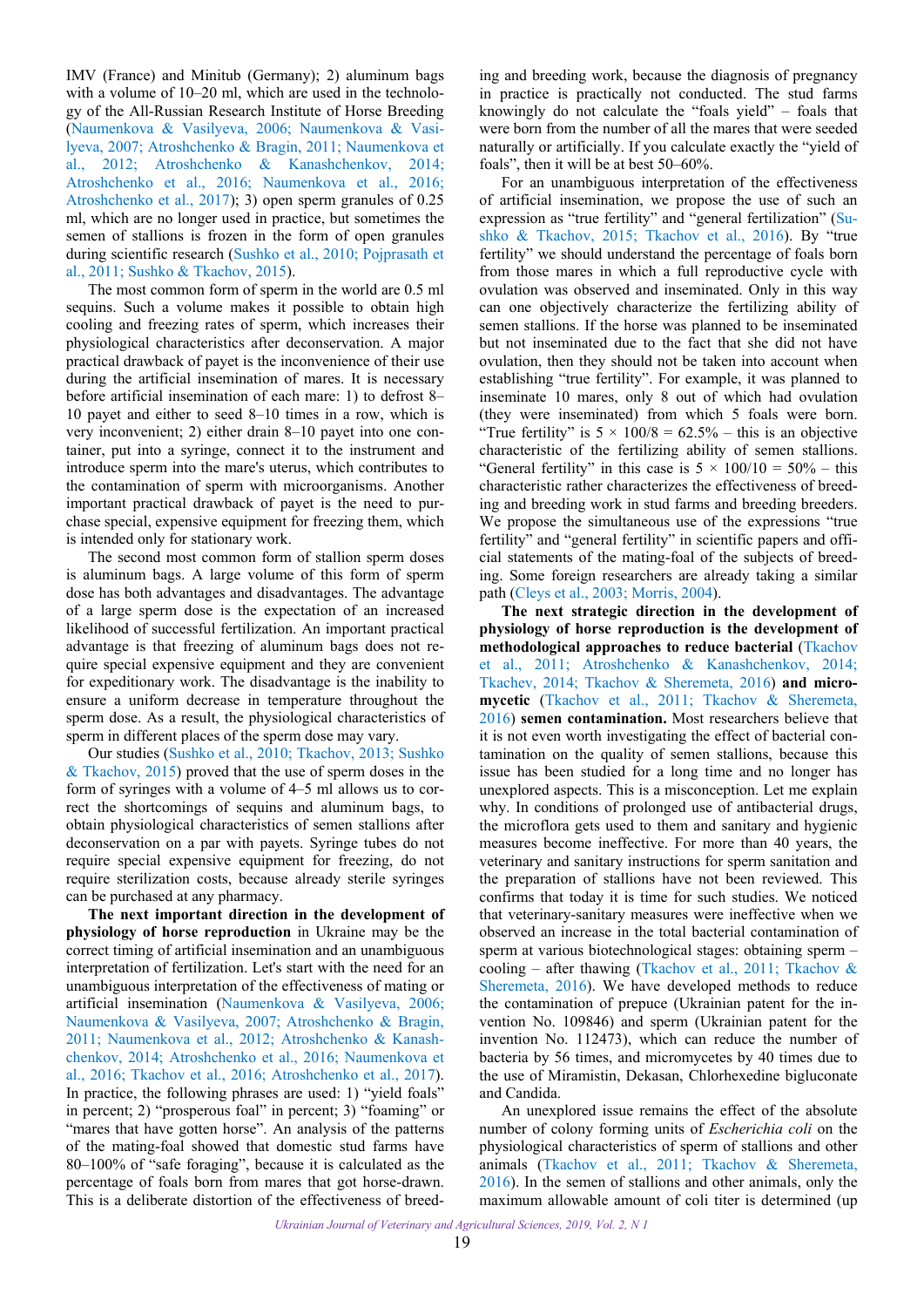to 1:10). We noticed that if the titer is **the volume of fluid (sperm) in which there is Escherichia coli**. That is, this is a relative value that cannot be processed statistically. The coli titer does not reflect the absolute number of colony forming units of E. coli. We were the first to establish the absolute number of colony forming units of Escherichia coli, which does not reduce the quality of sperm and its fertilizing ability in horses. Based on the results obtained, a method for increasing the fertility of mares was first proposed by the absolute number of colony forming units of bacteria of the Escherichia coli group (Ukrainian patent for invention No. 110180). During artificial insemination of mares using stallion sperm in cm3 of which contains up to 250 colony forming units of E. coli bacteria, the fertilizing ability of chilled sperm increased by 11.77% ( $P < 0.01$ ), thawed sperm – by 15.68% ( $P < 0.01$ ). When using stallion sperm with colony forming units of *E. coli* group bacteria (BECG) from 250 to 3500 per cm3, mare feverability from chilled and frozenthawed sperm practically did not change compared to sperm with an acceptable coli titer level ([Tkachov et al., 2011;](#page-5-0) [Tkachov & Sheremeta, 2016\)](#page-5-0).

We propose to determine the absolute number of colony forming units of *E. coli* at the same time as determining the total bacterial contamination of sperm and to calculate the sum of these indicators, which should not exceed 5000 CFU/cm3 .

An insufficiently unexplored issue is the effect of micromycetic contamination on the physiological parameters of stallion sperm. Not a single state standard for sperm of stallions in the world normalizes the maximum allowable amount of saprophytic fungal microflora and generally does not contain such words as "micromycetes" or "mushrooms". Our studies have proved that the fungal microflora of stallion sperm has a stronger negative effect on sperm quality and its biotechnological suitability for cryopreservation than general bacterial contamination. Most stallion sperm dilution media do not contain antifungal agents. We have proposed a number of measures to reduce the negative impact of the fungal microflora of stallion sperm on its physiological characteristics ([Tkachov, 2011; Tkachov et al., 2011\)](#page-5-0).

Foreign researchers have noted an insufficient level of research on the influence of micromycetes on the quality of sperm of stallions ([Meachem et al., 2005](#page-4-0); [Plante et al., 2012;](#page-4-0) [Aitken et al., 2015; Alghamdi et al., 2015](#page-3-0)), which negatively affects the fertility of mares under conditions of artificial insemination ([Tkachov, 2015](#page-5-0)). Our studies have established the maximum allowable levels of total micromycetic contamination of semen of stallions of different breeds. To increase the fertility of mares, thawed semen of stallions of Ukrainian riding breed in which up to 250 CFU/cm<sup>3</sup> of micromycetes should be used; thoroughbred horse and Trakenens breed – up to 40 CFU/cm<sup>3</sup>; Westphalian breed – up to 80 CFU/cm<sup>3</sup>; Belgian breed – up to 150 CFU/cm<sup>3</sup>; Arab breed – up to 120 CFU/cm<sup>3</sup>; trotter breeds – up to 250  $CFU/cm<sup>3</sup>$ ; Hanover breed – up to 100 CFU/cm<sup>3</sup> of the total number of micromycetes (Ukrainian patent No. 110125). To more effectively determine the total fungal contamination, we developed a method for the accelerated determination of micromycetic contamination of semen of stallions and males of other animal species (Ukrainian patent No. 110173), which allows 2–2.5 times faster determination of the total fungal contamination of semen of stallions and males of other animal species.

**The next important direction in the development of physiology of horse reproduction may be an increase in the number of studies on the effect of their cytogenetic profile on reproductive function.** The relationship of the cytogenetic profile with the reproductive function of horses is not well studied, both in Ukraine [\(Tkachova et al., 2014;](#page-5-0) [Rossokha & Tkachova, 2018\)](#page-4-0) and abroad ([Baarends et al.,](#page-4-0)  [2005](#page-4-0); [Baumann et al., 2011\)](#page-4-0). It has been established for humans that the physiological level of general chromosomal instability should not exceed 5%. The single physiological level of general chromosomal instability for horses is almost unknown, as different authors give different data, which vary from 3 to 10%. Our studies have shown that for physiology and physiology of horse reproduction, a level of up to 10% of total chromosomal instability can be considered acceptable. Indeed, cryoresistance of semen of stallions with a general chromosomal instability of 5–10% is greater than 3 points ([Tkachov & Tkachova, 2017\)](#page-5-0).

The use of cytogenetic studies in reproduction allows to increase the fertility of mares in the conditions of mating and artificial insemination (Ukrainian patent No. 112459). It was found that when using stallions of the Ukrainian horse breed in mating or their semen in artificial insemination, fertility increased only if the level of total chromosomal instability did not exceed 3%, the number of metaphases with aberrations and the total number of aberrations did not exceed 2, the number aberrations per 100 cells did not exceed 3, the number of single aberrations was not less than 55%, the number of paired aberrations was not more than 45%, there were no ring aberrations and chromatid gaps, the relative length of the fourth auto pair som is not less than 4.4%, the relative length of the eighth pair of autosomes is not more than 3.65%, the relative length of the tenth pair of autosomes is not less than 3.0%, the relative length of the fourteenth pair of autosomes is not less than 4.5%. When using stallions of the Russian trotter, trotter, Belgian, Hanoverian, thoroughbred horse and New Aleksandrovsky heavycarriage breeds or their sperm, fertility increased only if their level of total chromosomal instability did not exceed 4%. When using stallions of Westphalian, Arabian and Trakenen breeds or their semen, fertility increased only if their level of total chromosomal instability did not exceed 6%. The proposed method for the first time allows to increase the fertility of mares during mating by  $21.76\%$  (P < 0.001), artificial insemination with chilled sperm by 25.05%  $(P < 0.05)$ , thawed sperm – by 25.13%  $(P < 0.05)$  taking into account the total number of aberrations, the number of aberrations per 100 cells, the number of single, paired, annular aberrations and the number of gaps in aberrant metaphases for stallions and mares, as well as the relative length of autosomes [\(Tkachov & Tkachova, 2017](#page-5-0)).

The level of general chromosomal instability affects the effectiveness of treatment of hypofunction of ovaries of mares (Ukrainian patent No. 109754). The use of the developed new method for treating hypofunction of ovaries of mares makes it possible to effectively treat the mild form of severity of ovarian hypofunction from 2.45 days, the moderate form of severity for 6.42 days, the severe form of severity for 17.4 days due to the use of specialized hormonal drugs. It allows to increase true fertility from natural mating to 84.25%, from artificial insemination with chilled sperm to 92.05%, thawed sperm to 74.45%. Such effectiveness in treating hypofunction of ovaries of mares is achieved by dividing mares into three groups depending on the level of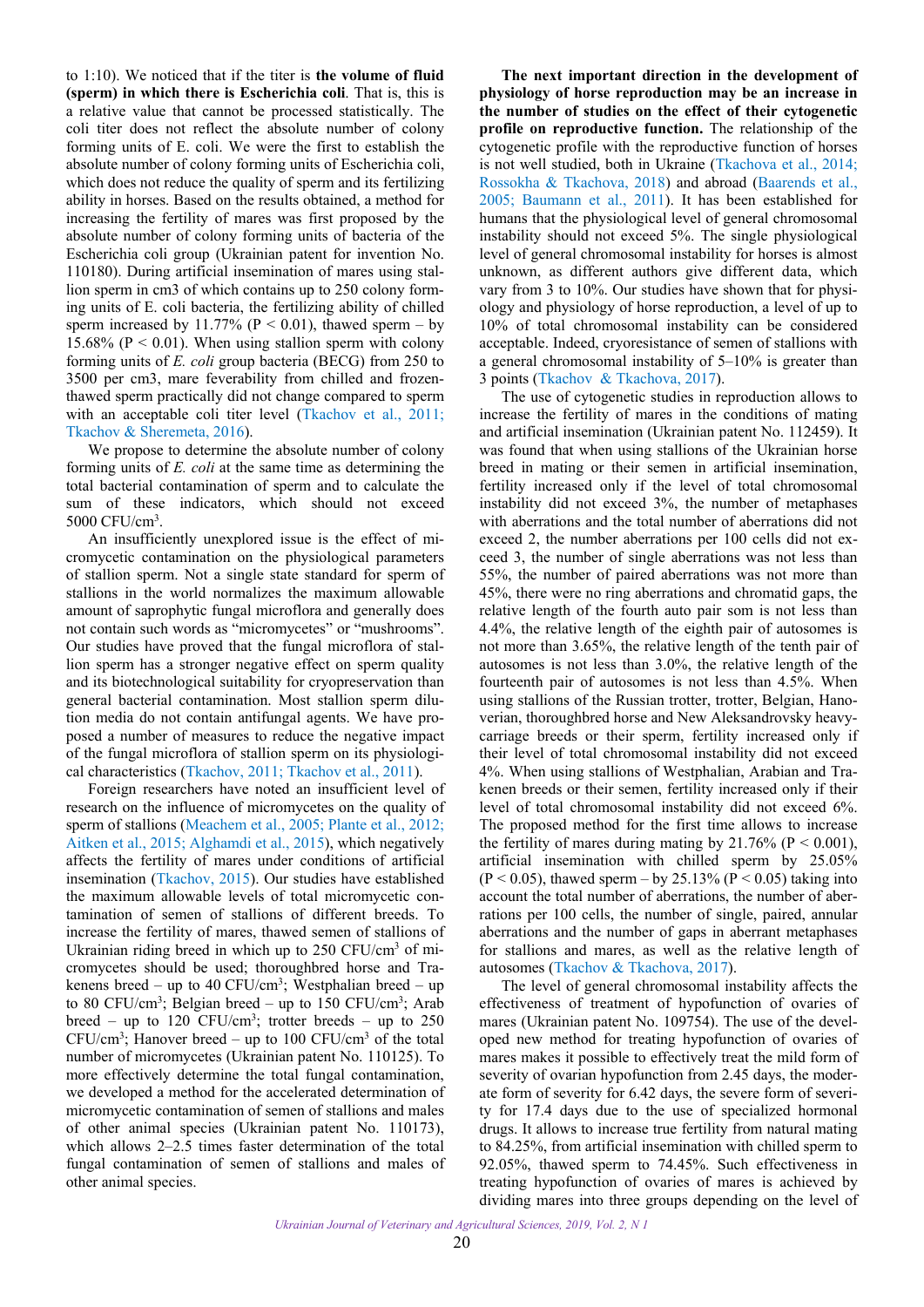<span id="page-3-0"></span>general chromosomal instability. It is proposed to consider the mild form of the course of ovarian hypofunction with a level of general chromosomal instability of up to 5%; moderate severity of hypofunction  $-5-10\%$ ; severe mild ovarian hypofunction with more than 10% of total chromosomal instability. This confirms the need for wider use of cytogenetic studies in the reproduction of horses [\(Tkachev, 2015](#page-4-0); [Tkachov et al., 2018](#page-5-0)). However, it should be borne in mind that the cytogenetic profile of horses may depend on the presence of mycotoxins in the feed ([Tkachov, 2015\)](#page-5-0). Which, in its turn, can reduce the fertility of mares by 32.8%  $(P < 0.001)$ , the insemination rate of chilled sperm by 29.5%  $(P < 0.001)$ , thawed sperm by 25.1%  $(P < 0.001)$  when eaten feed with the maximum permissible concentrations of zearalenone, T-2 toxin, deoxynivalenol, aflatoxin for four or more weeks ([Tkachov & Zhukova, 2015\)](#page-5-0). One of the revealed mechanisms of the negative influence of permissible levels of mycotoxins in feed for horses is to reduce the resistance ([Tkachov, 2014](#page-5-0)) and the hormonal profile of horses ([Tkachov, 2014](#page-5-0)). If mycotoxins enter the semen, the minimum toxic dose of zearalenone and T-2 toxin is 0.01 mM. At the same time, the biological difference between the semen of stallions and sperm of bulls is shown. The joint presence of zearalenone and T-2 toxin is more toxic to stallion sperm, for bulls only the T-2 toxin is more toxic, and not their combined penetration into semen ([Tkachov &](#page-5-0) [Tkachova, 2017\)](#page-5-0).

Taking into account the abovementioned, the problem arises of increasing the safety of sperm membranes during freezing of semen of stallions. The highest percentage of live intact sperm (about 40%) is observed when IMV, Minitub and the Thinner developed by us are used for freezing, which ensures a foal yield of 80–85%. The use of HCFC provides no more than 19% of sperm with intact membranes, which contributes to a decrease in foals up to 55–60% ([Tkachov, 2013\)](#page-5-0).

**The insufficiently studied problem of increasing the methods of physiology of horse reproduction is the influence of immunogenetic factors** [\(Khrabrova & Kisilev,](#page-4-0) [2016;](#page-4-0) [Khrabrova, 2017\)](#page-4-0). A decrease in the yield of foals can be caused by immunological incompatibility in the system of a stallion-mare-fetus similar to a Rhesus conflict in humans. When the foal inherits erythrocyte antigens that are not found in the mare, the body of the latter begins to produce antibodies. The clinical manifestations of such an immunogenetic conflict may be abortion, a decrease in the foal yield and neonatal isoerythrolysis as a result of which the foal may die if it is not separated from the mother in time ([Khrabrova et al., 2015](#page-4-0); [Khrabrova & Alekseeva, 2015;](#page-4-0) [Khrabrova & Trufanov, 2015;](#page-4-0) Khrabrova & [Kisilev, 2016;](#page-4-0) [Khrabrova, 2017](#page-4-0)).

In the practical horse breeding of Ukraine, immunogenetic factors are not taken into account. In the countries of Western Europe, when compiling parental pairs, testing of erythrocyte antigens of 5 blood group systems (A, C, D, Q, P) is mandatory to eliminate possible immunogenetic conflict. Researchers from the All-Russian Research Institute of Horse Breeding (Divovo, Ryazan Oblast) drew attention to this problem; the results obtained by them and us prove that taking the immunogenetic profile into account allows increasing the foal yield by 12–20% [\(Tkachov, 2013;](#page-5-0) [Khrabrova et al., 2015](#page-4-0); [Khrabrova & Alekseeva, 2015;](#page-4-0) [Khrabrova & Trufanov, 2015;](#page-4-0) [Khrabrova & Kisilev, 2016;](#page-4-0) [Khrabrova, 2017](#page-4-0)).

However, we first discovered new physiological features of the effect of erythrocyte antigens of blood groups of horses of Ukrainian selection on the indicators of their native sperm. In the presence of ad/bcm and dg/cgm alleles of the blood group D system in stallions, sperm motility is on average less than 5 points; alleles ad/cgm, ad/d, ad/de, ad/dk, bcm/d, bcm/de, bcm/dg, bcm/dk, cegm/cgm, cegm/d, cegm/dg, cegm/dk, cgm/ceg, cgm/cgm, cgm/dg, cgm/dk, de/cgm, de/dk, dg/di, dk/d, dk/de, dk/dk is accompanied by sperm motility from 5 to 7 points; alleles bcm/cgm, dg/dk, de/d, cgm/d, cgm/de sperm motility is observed more than 7 points [\(Tkachev et al., 2017\)](#page-4-0). The results obtained allowed us to develop for practice ways to increase the efficiency of sperm cryopreservation by immunogenetic parameters. In addition, open physiological correlations can increase the fertility of mares during mating.

**The insufficiently studied problem of reproduction of horses is the negative effect of helminth invasion.** It has been proven that helminthiases are widespread in Europe, Russia, Ukraine and other countries, but studies of their negative effects on reproductive function are not enough. In veterinary medicine, 3 levels of helminth infestation are recognized. Low level (up to 200 eggs/g feces). The average preclinical level (200–500 eggs/g feces). High clinical level (more than 500 eggs/g feces). In this case, helminth invasion is determined for each type of parasite separately. We drew attention to this. For example, finding in the feces of a horse 4 types of parasite of 150 eggs/g, the laboratory concludes that the parasitological situation is preclinical. If  $4 \times 150 = 600$  eggs/g, which is the clinical level of invasion. Having studied the complex effect of the association of three types of intestinal nematodes strongylidae, parascaris equorum and oxyuris equi, we showed that up to 50 eggs/g of feces should be considered a low level of invasion; medi $um - 50-300$  eggs/g feces; high – more than 300 eggs/g of feces. We proposed such levels of total helminth invasion on the basis that, at a low level (up to 50 eggs/g feces), the foal yield from chilled sperm was  $90.3 \pm 1.40\%$ ; at an average level (50–300 eggs/g feces) – 75.64  $\pm$  1.28%; at a high level (more than 300 eggs/g of feces) – 50.72  $\pm$  1.45%. The yield of foals from frozen sperm was 77, 58, and 42%, respectively ([Tkachov, 2014\)](#page-5-0).

#### **3. Conclusions**

Thus, the development strategy of the physiology of horse reproduction in order to increase its effectiveness should take into account the least studied aspects that were discussed above. The article shows that taking into account the influence of micromycetes, the absolute number of colony forming units of *E. coli* in semen of stallions; immunoand cytogenetic features; new methods of sanitary preparation of horses for sperm and insemination; the effect of permissible levels of feed mycotoxins on physiological functions improves the efficiency of equine reproduction physiology methods.

### **References**

[Aitken, J.B., Naumovski, N., Curry, B., Grupen, C.G., & Gibb, Z.](https://doi.org/10.1095/biolreprod.114.126052)  (2015). Characterization of an L-Amino Acid Oxidase in Equine Spermatozoa. *Biology of Reproduction,* 92(5), 1–13. doi: 10.1095/biolreprod.114.126052.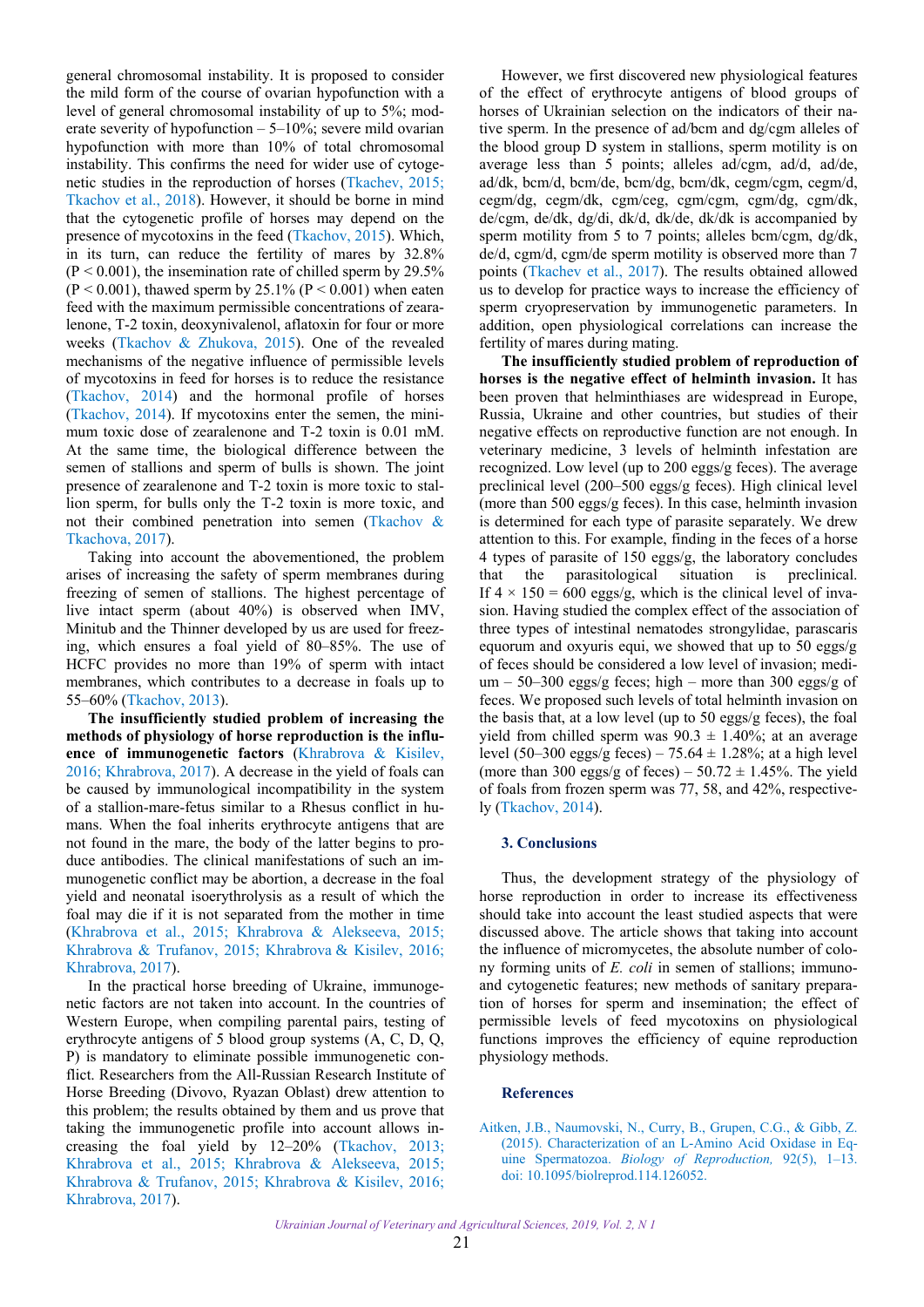- <span id="page-4-0"></span>[Alghamdi, A.S., Madill, S., Foster, D.N., & Troedsson, M.H.T.](https://doi.org/10.1095/biolreprod.114.122655) (2015). Equine Sperm-Neutrophil Binding. *Biology of Reproduction,* 92(4), 1–9. doi: 10.1095/biolreprod.114.122655.
- [Atroshchenko, M.M., Kalashnikov, V.V., Bragin, E.E., & Zaitsev,](https://doi.org/10.15389/agrobiology.2017.2.274rus) A.M. (2017). Sravnitel'noe izuchenie ul'trastruktury spermatozoidov v jepididimal'noj, jejakulirovannoj i kriokonservirovannoj sperme zherebcov [Comparative study of ultrastructure of spermatozoa in epididymal, ejaculated and cryopreserved sperm of stallions]. *Agricultural Biology*, 52(2), 274–281 doi: 10.15389/agrobiology.2017.2.274rus (in Russian).
- Atroshchenko, M.M., Zaitsev, A.M., Kulakov, V.V., & Sitekhanov, E.O. (2016). Aktivnost' fermentov spermoplazmy zherebcov [Activity of enzymes spermoplazmy stallions]. *Horse breeding and equestrian sport*, 5, 12–14 (in Russian).
- Atroshchenko, M.М., & Bragin, E.E. (2011). Vlijanie kriokonservirovanija spermy zherebcov na morfologicheskie i ul'trastrukturnye pokazateli spermatozoidov [Influence of cryopreservation of sperm of stallions on morphological and ultrastructural parameters of spermatozoa]. *Zootechnics*, 8, 34–35 (in Russian).
- Atroshchenko, M.М., & Kanashchenkov, E.N. (2014). Bakterial'naja zagrjaznennost' reproduktivnoj sistemy zherebcov [Bacterial contamination of the reproductive system of stallions]. *Horse-breeding and equestrian sport,* 1, 19–21 (in Russian).
- [Baarends, W.M., Wassenaar, E., van der Laan, R., Hoogerbrugge,](https://doi.org/10.1128/MCB.25.3.1041-1053.2005) J., & Sleddens-Linkels, E. (2005). Silencing of unpaired chromatin and histone H2A ubiquitination in mammalian meiosis. Molecular and Cellular Biology, 25, 1041–1053. doi: 10.1128/MCB.25.3.1041-1053.2005.
- [Baumann, C., Daly, C.M., McDonnell, S.M., Viveiros, S.M., & de](https://doi.org/10.1007/s00412-010-0306-5) la Fuente, R. (2011). Chromatin configuration and epigenetic landscape at the sex chromosome bivalent during equine spermatogenesis. *Chromosoma*, 120, 227–244. doi: 10.1007/s00412-010-0306-5.
- [Cleys, E.R., Bouma, G.J., & Bruemmer, J.E. \(2010\). Effects of](https://doi.org/10.1093/biolreprod/83.s1.481) Pregnancy Status on Organic Anion Transporters and Prostaglandin Receptors in the Equine Endometrium: Insights into Maternal Recognition of Pregnancy in the Mare. *Biology of Reproduction,* 83(1), 481–488. doi: 10.1093/biolreprod/83.s1.481.
- Khrabrova, L.A. (2017). Profilaktika gemoliticheskoj bolezni novorozhdennyh zherebjat [Prevention of hemolytic disease of newborn foals]. *Equine and equestrian sport*, 1, 33–34 (in Russian).
- Khrabrova, L.A., & Alekseeva, E.I. (2015). Progress DNKtehnologij v konevodstve [Progress of DNA technologies in horse breeding]. *News of the St. Petersburg State Agrarian University*, 39, 149–154 (in Russian).
- Khrabrova, L.A., & Kisilev, N.V. (2016). Geneticheskie problemy loshadej chistokrovnoj verhovoj porody [Genetic problems of horses of purebred horse breeds]. *Horse breeding and equestrian sport*, 3, 13–15 (in Russian).
- Khrabrova, L.A., & Trufanov, V.G. (2015). Primenenie DNKtehnologii dlja ocenki potenciala loshadej [Application of DNA technology to assess the potential of horses]. *Horse-breeding and equestrian sport*, 1, 20–22 (in Russian).
- Khrabrova, L.A., Gottlieb, L.P., Korshunova, O.I., & Orekhova, T.I. (2015). Sravnitel'naja harakteristika allelofonda loshadej rysistyh porod po lokusam sistem krovi [Comparative characteristics of the allele fund of horses of trotting breeds at the loci of blood systems]. *Horse breeding and equestrian sport*, 2, 11– 13 (in Russian).
- Khrabrova, L.A., Kalinkova, L.V., & Gavriliicheva, I.S. (2015). Geneticheskaja jekspertiza proishozhdenija loshadej s primeneniem mikrosatellitnoj DNK [Genetic examination of the origin of horses using microsatellite DNA]. *Horse breeding and equestrian sport*, 6, 25–27 (in Russian).
- [Meachem, S.J., Stanton, P.G., & Schlatt, S. \(2005\). Follicle-](https://doi.org/10.1095/biolreprod.104.039321)Stimulating Hormone Regulates Both Sertoli Cell and Spermatogonial Populations in the Adult Photoinhibited Djungarian Hamster Testis. *Biology of Reproduction,* 72(5), 1187–1193. doi: 10.1095/biolreprod.104.039321.
- [Morris, L.H. \(2004\). Low dose insemination in the mare: an up](https://doi.org/10.1016/j.anireprosci.2004.04.016)date. *Anim Reprod Sci.,* 82–83, 625–632. doi: 10.1016/j.anireprosci.2004.04.016.
- Naumenkova, V.A., & Vasilyeva, O.V. (2006). Sil'nye i slabye storony raznyh tehnologij kriokonservacii spermy zherebcov [Strong and weak points of different technologies of cryopreservation of sperm of stallions]. *Horse breeding and equestrian sport*, 5, 15–17 (in Russian).
- Naumenkova, V.A., & Vasilyeva, O.V. (2007). Oplodotvorjajushhaja sposobnost' spermy zherebcov pri ispol'zovanii raznyh tehnologij kriokonservacii [Fertilizing capacity of sperm of stallions when using different technologies of cryopreservation]. *Zootechny*, 5, 30–32 (in Russian).
- Naumenkova, V.A., & Vasilyeva, O.V. (2007). Sravnenie zapadnoj i rossijskoj tehnologii kriokonservacii spermy zherebcov [Comparison of Western and Russian technology of cryopreservation of sperm of stallions]. *Veterinary pathology*, 4, 204– 206 (in Russian).
- Naumenkova, V.A., Atroshchenko, M.M., & Lebedev, L.F. (2016). Opyt rastjanuvshijsja na desjatiletija – iskusstvennoe osemenenie kobyl dlitel'no sohranennym semenem [Experience stretching for decades – artificial insemination of mares with a long-preserved seed]. *Effective animal husbandry*, 5(126), 9– 11 (in Russian).
- Naumenkova, V.A., Bragina, E.E., & Nikitina, E.V. (2012). Ustojchivost' spermy zherebcov k zamorazhivaniju pod vlijaniem antioksidanta SKQ1 [Stamens stamens resistance to freezing under the influence of antioxidant SKQ1]. *Agricultural Biology*, 2, 64–68 (in Russian).
- [Plante, G., Thérien, I., & Manjunath, P. \(2012\). Characterization of](https://doi.org/10.1095/biolreprod.111.096644)  Recombinant Murine Binder of Sperm Protein Homolog 1 and Its Role in Capacitation. *Biology of Reproduction,* 87(1), 1–11. doi: 10.1095/biolreprod.111.096644.
- [Pojprasath, T., Lohachit, C., Techakumphu, M., Stout, T., & Tharas](https://doi.org/10.1016/j.theriogenology.2011.01.014)anit, T. (2011). Improved cryopreservability of stallion sperm using a sorbitol-based freezing extender. *Theriogenology,* 75(9), 1742–1749. doi: 10.1016/j.theriogenology.2011.01.014.
- Rossokha, V.І., & Tkachova, O.L. (2018). Osoblivostі citogenetichnogo profіlju zherebcіv-plіdnikіv zalezhno vіd temperamentu [Features of the cytogenetic profile of stallions-pedigrees depending on temperament]. *Agrarian Science and Education in the Conditions of European Integration*, 1, 275–277 (in Ukrainian).
- Sushko, A.B., & Tkachov, A.V. (2015). Oplodotvorjajushhaja sposobnost' ohlazhdjonnoj i zamorozhenno-ottajannoj spermy zherebcov s uchetom polnocennosti polovogo cikla kobyl [Fertilizing capacity of chilled and frozen-thawed sperm of stallions taking into account the full value of the sexual cycle of mares]. *Zootechnical science of Belarus,* 50(1), 162–167 (in Russian).
- Sushko, A.B., Mishhenko, A.G., & Tkachov, A.V. (2010). Sravnitel'naja jeffektivnost' zamorazhivanija spermy zherebca v raznyh upakovkah [Comparative efficiency of freezing of stallion sperm in different packages]. *Scientific and Technical Bulletin Institute of Animal Sciense NAAN*, 103, 152–161 (in Russian).
- Tkachev, A.V. (2015). Povyshenie jeffektivnosti metodov biotehnologii vosproizvodstva loshadej [Increase of efficiency of methods of biotechnology of reproduction of horses]. *Problems and prospects of innovative development of agrotechnologies Materials of XX International scientific and industrial conference. FGBOU VO Belgorod State University,* 211–212 (in Russian).
- [Tkachev, A.V., Sheremeta, V.I., Tkacheva, O.L., & Rossoha, V.I.](https://doi.org/10.15407/fz63.01.084) (2017). Fiziologicheskaja svjaz' jeritrocitarnyj antigenov s pokazateljami spermogrammy loshadej [Physiological relationship of erythrocyne antigens with indicators of horse spermogram]. *Fiziol. zh*, 63(1), 84–90. doi: 10.15407/fz63.01.084 (in Russian).
- [Tkachev, O.V. \(2014\). Vplyv sanatsii preputsialnoi porozhnyny ta](http://nbuv.gov.ua/UJRN/Vsna_tvar_2014_2%281%29__44)  spermy zherebtsiv na efektyvnist shtuchnoho osimeninnia kobyl

*Ukrainian Journal of Veterinary and Agricultural Sciences, 2019, Vol. 2, N 1*